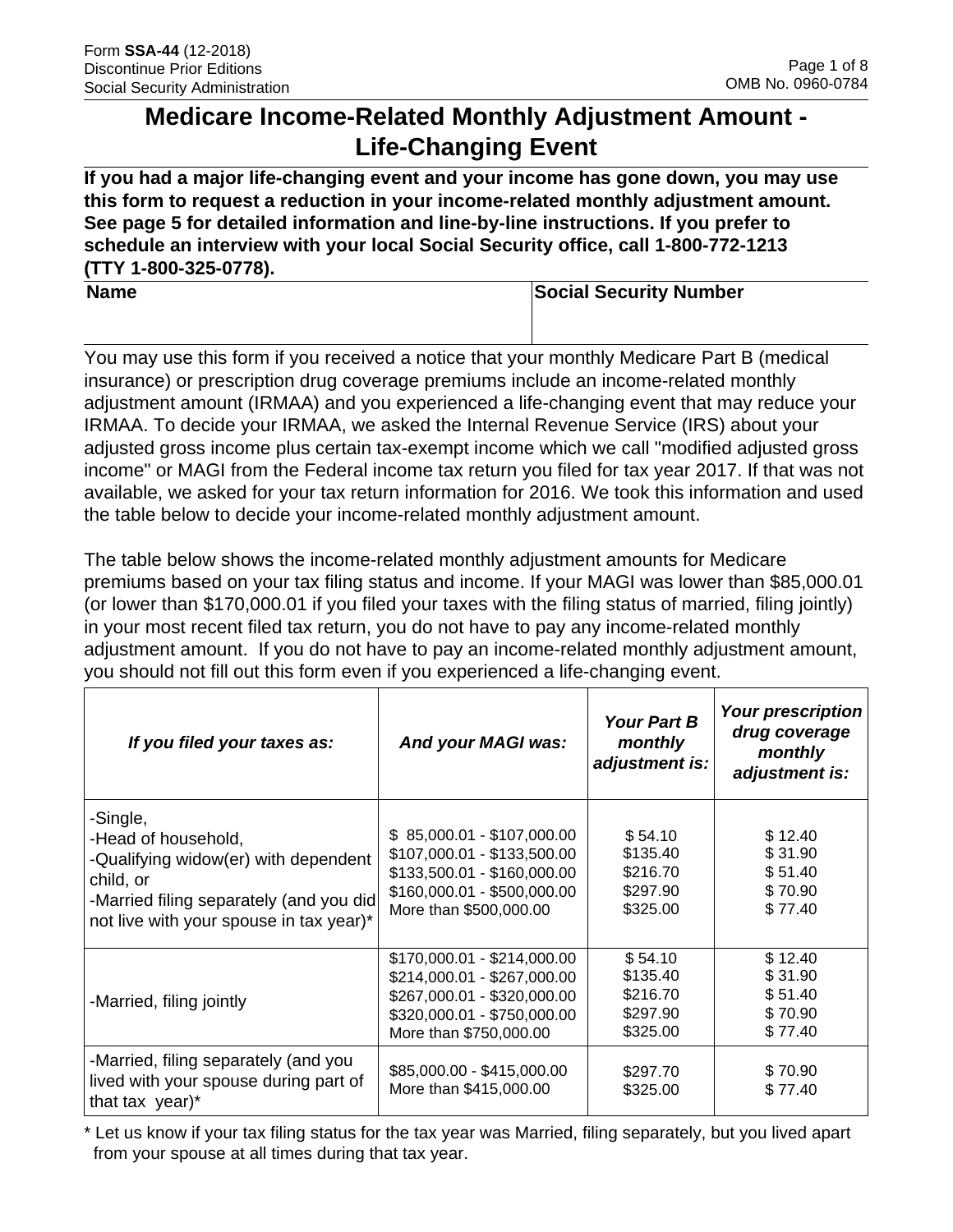### **STEP 1: Type of Life-Changing Event**

Check **ONE** life-changing event and fill in the date that the event occurred (mm/dd/yyyy). If you had more than one life-changing event, please call Social Security at 1-800-772-1213 (TTY 1-800-325-0778).

| Marriage             | Work Reduction                     |
|----------------------|------------------------------------|
| Divorce/Annulment    | Loss of Income-Producing Property  |
| Death of Your Spouse | Loss of Pension Income             |
| <b>Work Stoppage</b> | <b>Employer Settlement Payment</b> |

### **Date of life-changing event:**

mm/dd/yyyy

### **STEP 2: Reduction in Income**

Fill in the tax year in which your income was reduced by the life-changing event (see instructions on page 6), the amount of your adjusted gross income (AGI, as used on line 37 of IRS form 1040) and tax-exempt interest income (as used on line 8b of IRS form 1040), and your tax filing status.

| <b>Tax Year</b>         | <b>Adjusted Gross Income</b>                      | <b>Tax-Exempt Interest</b>                   |
|-------------------------|---------------------------------------------------|----------------------------------------------|
|                         | \$                                                | \$                                           |
|                         | Tax Filing Status for this Tax Year (choose ONE): |                                              |
| Single                  | Head of Household                                 | Qualifying Widow(er)<br>with Dependent Child |
| Married, Filing Jointly | Married, Filing Separately                        |                                              |

### **STEP 3: Modified Adjusted Gross Income**

Will your modified adjusted gross income be lower next year than the year in Step 2?

| No - Skip to STEP 4     |   | Yes - Complete the blocks below for next year              |                                              |
|-------------------------|---|------------------------------------------------------------|----------------------------------------------|
| <b>Tax Year</b>         |   | <b>Estimated Adjusted Gross Income</b>                     | <b>Estimated Tax-Exempt Interest</b>         |
| 20                      | S |                                                            | \$                                           |
|                         |   | Expected Tax Filing Status for this Tax Year (choose ONE): |                                              |
| Single                  |   | <b>Head of Household</b>                                   | Qualifying Widow(er)<br>with Dependent Child |
| Married, Filing Jointly |   | Married, Filing Separately                                 |                                              |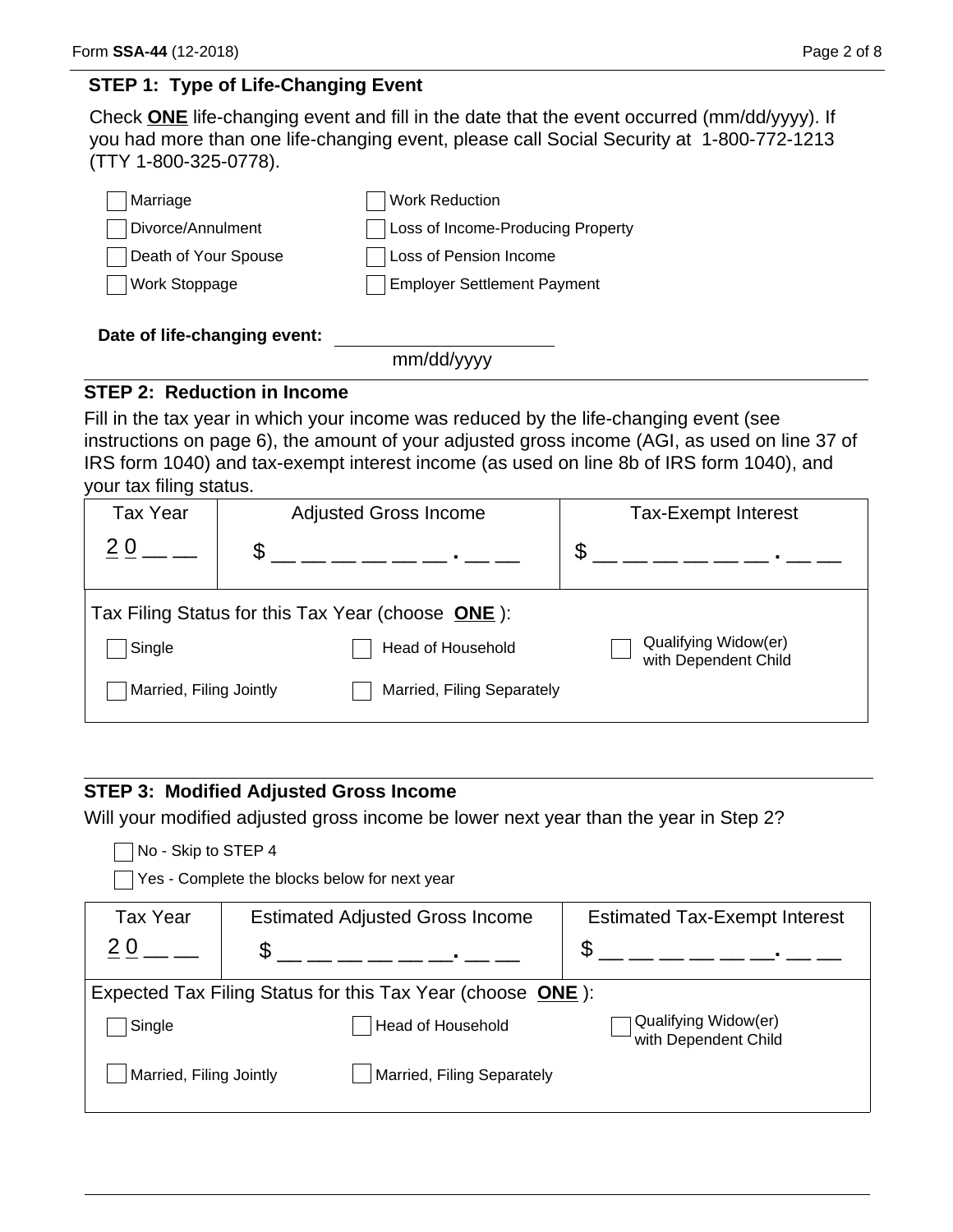#### **STEP 4: Documentation**

Provide evidence of your modified adjusted gross income (MAGI) and your life-changing event. You can either:

1. Attach the required evidence and we will mail your original documents or certified copies back to you;

#### **OR**

2. Show your original documents or certified copies of evidence of your life-changing event and modified adjusted gross income to an SSA employee.

**Note:** You must sign in Step 5 and attach all required evidence. Make sure that you provide your current address and a phone number so that we can contact you if we have any questions about your request.

### **STEP 5: Signature**

PLEASE READ THE FOLLOWING INFORMATION CAREFULLY BEFORE SIGNING THIS FORM.

**I understand that the Social Security Administration (SSA) will check my statements with records from the Internal Revenue Service to make sure the determination is correct.** 

**I declare under penalty of perjury that I have examined the information on this form and it is true and correct to the best of my knowledge.** 

**I understand that signing this form does not constitute a request for SSA to use more recent tax year information unless it is accompanied by:** 

- **Evidence that I have had the life-changing event indicated on this form;**
- **A copy of my Federal tax return; or**
- **Other evidence of the more recent tax year's modified adjusted gross income.**

|              | <b>Phone Number</b>     |  |
|--------------|-------------------------|--|
|              | <b>Apartment Number</b> |  |
| <b>State</b> | <b>ZIP Code</b>         |  |
|              |                         |  |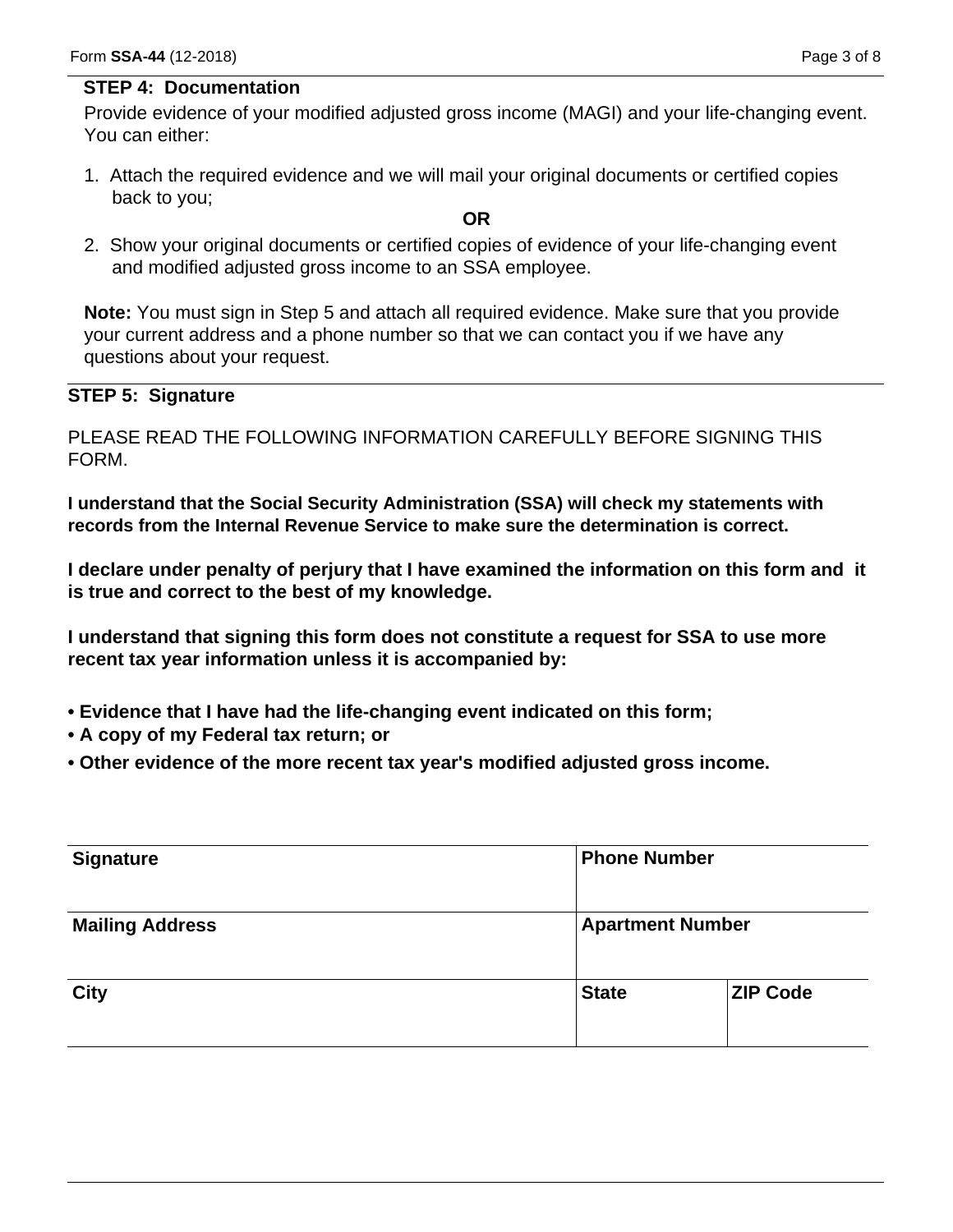### **THE PRIVACY ACT**

We are required by sections 1839(i) and 1860D-13 of the Social Security Act to ask you to give us the information on this form. This information is needed to determine if you qualify for a reduction in your monthly Medicare Part B and/or prescription drug coverage income-related monthly adjustment amount (IRMAA). In order for us to determine if you qualify, we need to evaluate information that you provide to us about your modified adjusted gross income. Although the responses are voluntary, if you do not provide the requested information we will not be able to consider a reduction in your IRMAA.

We rarely use the information you supply for any purpose other than for determining a potential reduction in IRMAA. However, the law sometimes requires us to give out the facts on this form without your consent. We may release this information to another Federal, State, or local government agency to assist us in determining your eligibility for a reduction in your IRMAA, if Federal law requires that we do so, or to do the research and audits needed to administer or improve our efforts for the Medicare program.

We may also use the information you provide in computer matching programs. Matching programs compare our records with records kept by other Federal, state or local government agencies. We will also compare the information you give us to your tax return records maintained by the IRS. The law allows us to do this even if you do not agree to it. Information from these matching programs can be used to establish or verify a person's eligibility for Federally funded or administered benefit programs and for repayment of payments or delinquent debts under these programs.

Explanations about these and other reasons why information you provide us may be used or given out are available in Systems of Records Notice 60-0321 (Medicare Database File). The Notice, additional information about this form, and any other information regarding our systems and programs, are available on-line at www.socialsecurity.gov or at your local Social Security office.

**Paperwork Reduction Act Statement** - This information collection meets the requirements of 44 U.S.C. § 3507, as amended by section 2 of the Paperwork Reduction Act of 1995. You do not need to answer these questions unless we display a valid Office of Management and Budget control number. We estimate that it will take about 45 minutes to read the instructions, gather the facts, and answer the questions. **SEND OR BRING THE COMPLETED FORM TO YOUR LOCAL SOCIAL SECURITY OFFICE. The office is listed under U. S. Government agencies in your telephone directory or you may call Social Security at 1-800-772-1213 (TTY 1-800-325-0778).** *You may send comments on our time estimate above to: SSA, 6401 Security Blvd, Baltimore, MD 21235-6401. Send only comments relating to our time estimate to this address, not the completed form.*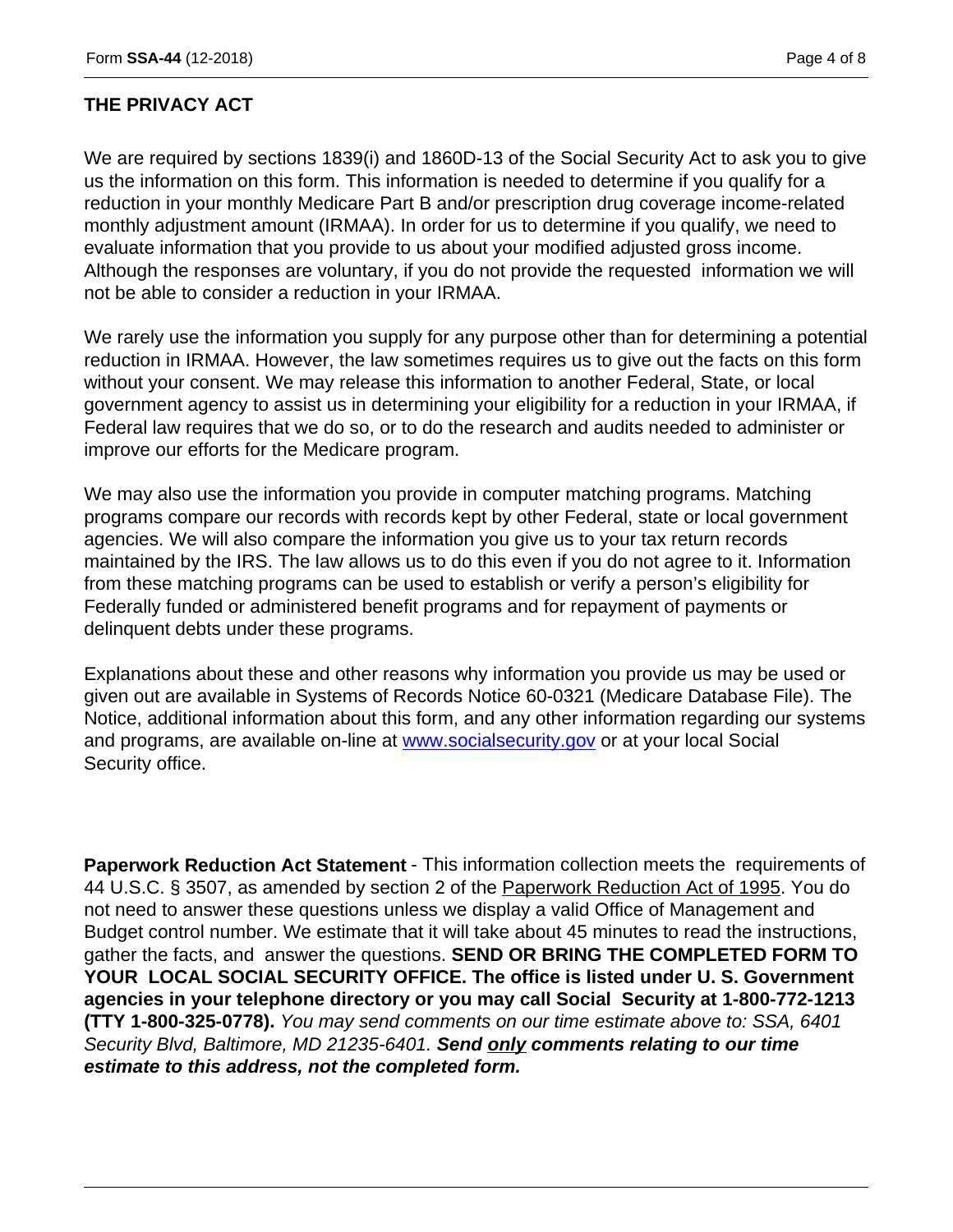### **INSTRUCTIONS FOR COMPLETING FORM SSA-44 Medicare Income-Related Monthly Adjustment Amount Life-Changing Event--Request for Use of More Recent Tax Year Information**

You do not have to complete this form in order to ask that we use your information about your modified adjusted gross income for a more recent tax year. If you prefer, you may call 1-800-772-1213 and speak to a representative from 7 a.m. until 7 p.m. on business days to request an appointment at one of our field offices. If you are hearing-impaired, you may call our TTY number, 1-800-325-0778.

### **Identifying Information**

Print your full name and your own Social Security Number as they appear on your Social Security card. Your Social Security Number may be different from the number on your Medicare card.

### **STEP 1**

You should choose only one life-changing event on the list. If you experienced more than one life-changing event, please call your local Social Security office at 1-800-772-1213 (TTY 1-800-325-0778). Fill in the date that the life-changing event occurred. The life-changing event date must be in the same year or an earlier year than the tax year you ask us to use to decide your income-related premium adjustment. For example, if we used your 2015 tax information to determine your income-related monthly adjustment amount for 2017, you can request that we use your 2016 tax information instead if you experienced a reduction in your income in 2016 due to a life-changing event that occurred in 2016 or an earlier year.

| <b>Life-Changing Event</b>           | Use this category if                                                                                                                                                                                                                                                                                                                                                                                                                          |
|--------------------------------------|-----------------------------------------------------------------------------------------------------------------------------------------------------------------------------------------------------------------------------------------------------------------------------------------------------------------------------------------------------------------------------------------------------------------------------------------------|
| Marriage                             | You entered into a legal marriage.                                                                                                                                                                                                                                                                                                                                                                                                            |
| Divorce/Annulment                    | Your legal marriage ended, and you will not file a joint return<br>with your spouse for the year.                                                                                                                                                                                                                                                                                                                                             |
| Death of Your Spouse                 | Your spouse died.                                                                                                                                                                                                                                                                                                                                                                                                                             |
| Work Stoppage or Reduction           | You or your spouse stopped working or reduced the hours<br>that you work.                                                                                                                                                                                                                                                                                                                                                                     |
| Loss of Income-Producing<br>Property | You or your spouse experienced a loss of income-producing<br>property that was not at your direction (e.g., not due to the<br>sale or transfer of the property). This includes loss of real<br>property in a Presidentially or Gubernatorially-declared<br>disaster area, destruction of livestock or crops due to natural<br>disaster or disease, or loss of property due to arson, or loss<br>of investment property due to fraud or theft. |
| Loss of Pension Income               | You or your spouse experienced a scheduled cessation,<br>termination, or reorganization of an employer's pension plan.                                                                                                                                                                                                                                                                                                                        |
| <b>Employer Settlement Payment</b>   | You or your spouse receive a settlement from an employer<br>or former employer because of the employer's bankruptcy or<br>reorganization.                                                                                                                                                                                                                                                                                                     |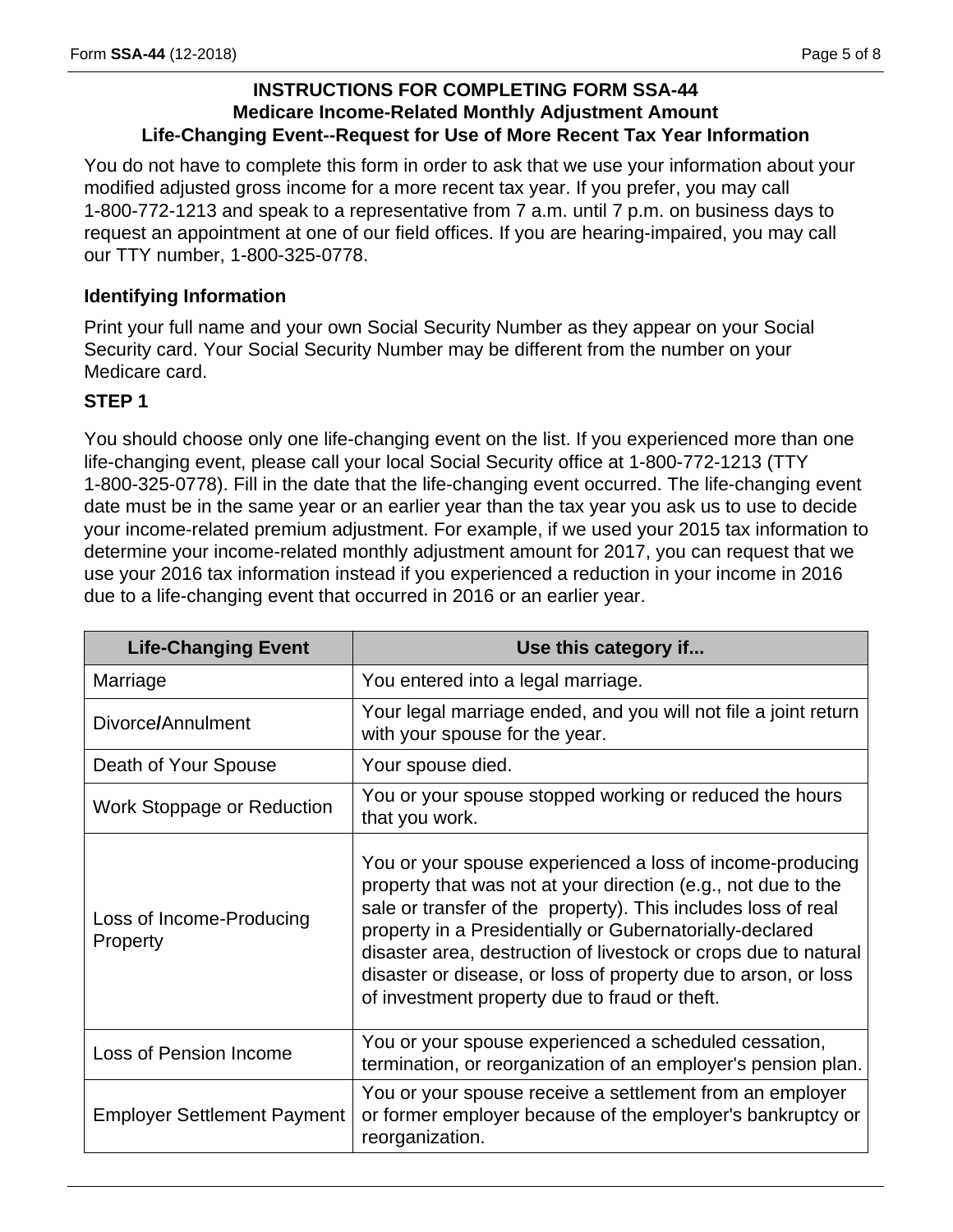### **INSTRUCTIONS FOR COMPLETING FORM SSA-44**

# **STEP 2**

Supply information about the more recent year's modified adjusted gross income (MAGI). Note that this year must reflect a reduction in your income due to the life-changing event you listed in Step 1. A change in your tax filing status due to the life-changing event might also reduce your income-related monthly adjustment amount. Your MAGI is your adjusted gross income as used on line 37 of IRS form 1040 plus your tax-exempt interest income as used on line 8b of IRS form 1040. We used your MAGI and your tax filing status to determine your income-related monthly adjustment amount.

# **Tax Year**

- Fill in both empty spaces in the box that says "20\_ \_". The year you choose must be more recent than the year of the tax return information we used. The letter that we sent you tells you what tax year we used.
	- Choose this year (the "premium year") if your modified adjusted gross income is lower this year than last year. For example, if you request that we adjust your income-related premium for 2019, use your estimate of your 2018 MAGI if:
		- 1. Your income was not reduced until 2019; or
		- 2. Your income was reduced in 2018, but will be lower in 2019.
	- Choose last year (the year before the "premium year," which is the year for which you want us to adjust your IRMAA) - if your MAGI is not lower this year than last year. For example, if you request that we adjust your 2019 income-related monthly adjustment amounts and your income was reduced in 2018 by a life-changing event AND will be no lower in 2019, use your tax information for 2018.
	- Exception: If we used IRS information about your MAGI 3 years before the premium year, you may ask us to use information from 2 years before the premium year. For example, if we used your income tax return for 2016 to decide your 2019 IRMAA, you can ask us to use your 2017 information.
- If you have any questions about what year you should use, you should call SSA.

### **Adjusted Gross Income**

• Fill in your actual or estimated adjusted gross income for the year you wrote in the "tax year" box. Adjusted gross income is the amount on line 37 of IRS form 1040. If you are providing an estimate, your estimate should be what you expect to enter on your tax return for that year.

### **Tax-exempt Interest Income**

• Fill in your actual or estimated tax-exempt interest income for the tax year you wrote in the "tax year" box. Tax-exempt interest income is the amount reported on line 8b of IRS form 1040. If you are providing an estimate, your estimate should be what you expect to enter on your tax return for that year.

# **Filing Status**

• Check the box in front of your actual or expected tax filing status for the year you wrote in the "tax year" box.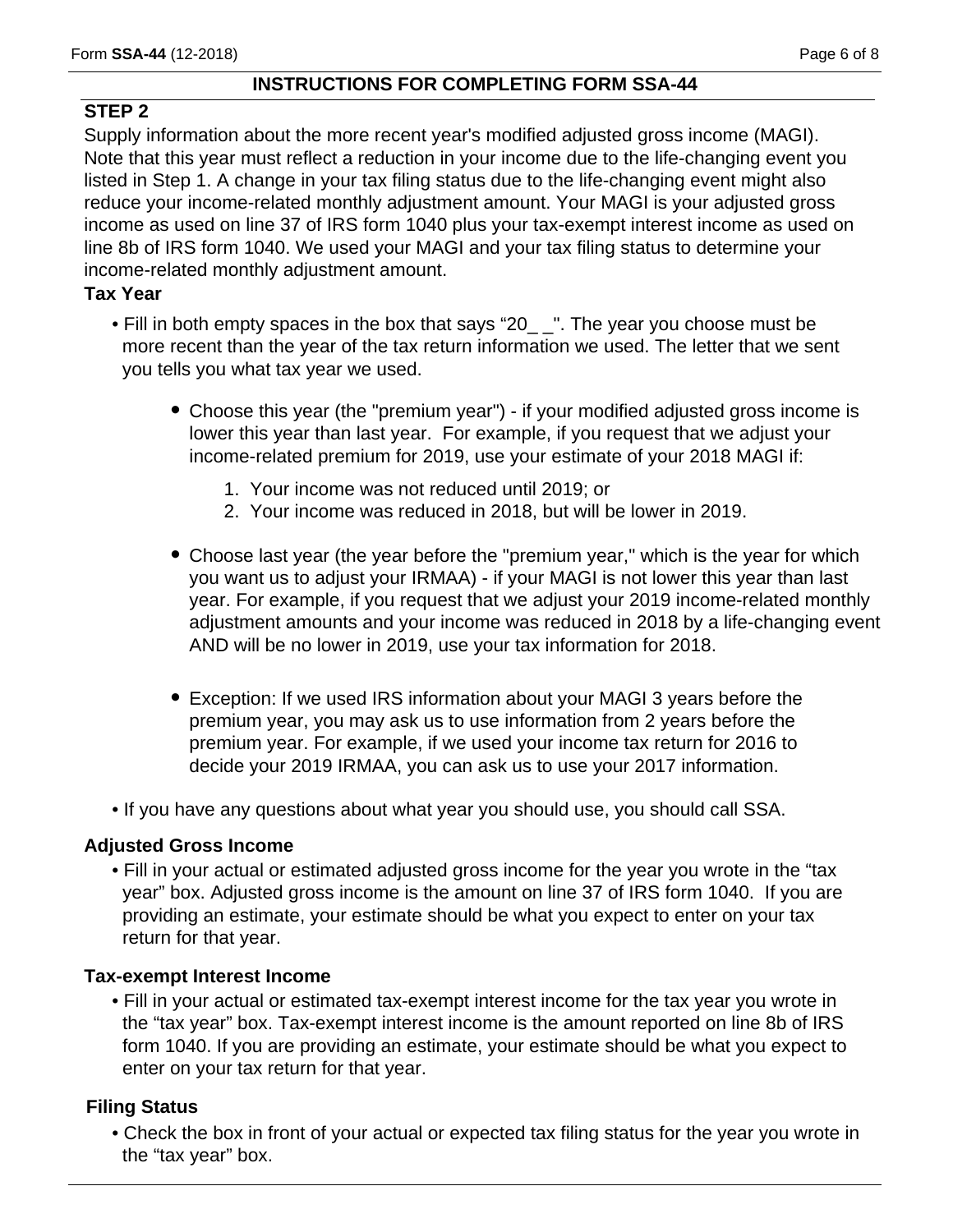### **INSTRUCTIONS FOR COMPLETING FORM SSA-44**

### **STEP 3**

Complete this step only if you expect that your MAGI for next year will be even lower and will reduce your IRMAA below what you told us in Step 2 using the table on page 1. We will record this information and use it next year to determine your Medicare income-related monthly adjustment amounts. If you do not complete Step 3, we will use the information from Step 2 next year to determine your income-related monthly adjustment amounts, unless one of the conditions described in "Important Facts" on page 8 occurs.

### **Tax Year**

• Fill in both empty spaces in the box that says "20  $\mu$ " with the year following the year you wrote in Step 2. For example, if you wrote "2019" in Step 2, then write "2020" in Step 3.

### **Adjusted Gross Income**

• Fill in your estimated adjusted gross income for the year you wrote in the "tax year" box. Adjusted gross income is the amount you expect to enter on line 37 of IRS form 1040 when you file your tax return for that year.

### **Tax-exempt Interest Income**

• Fill in your estimated tax-exempt interest income for the tax year you wrote in the "tax year" box. Tax-exempt interest income is the amount you expect to report on line 8b of IRS form 1040.

### **Filing Status**

• Check the box in front of your expected tax filing status for the year you wrote in the "tax year" box.

### **STEP 4**

Provide your required evidence of your MAGI and your life-changing event.

#### **Modified Adjusted Gross Income Evidence**

If you have filed your Federal income tax return for the year you wrote in Step 2, then you must provide us with your signed copy of your tax return or a transcript from IRS. If you provided an estimate in Step 2, you must show us a signed copy of your tax return when you file your Federal income tax return for that year.

#### **Life-Changing Event Evidence**

We must see original documents or certified copies of evidence that the life-changing event occurred. Required evidence is described on the next page. In some cases, we may be able to accept another type of evidence if you do not have a preferred document listed on the next page. Ask a Social Security representative to explain what documents can be accepted.